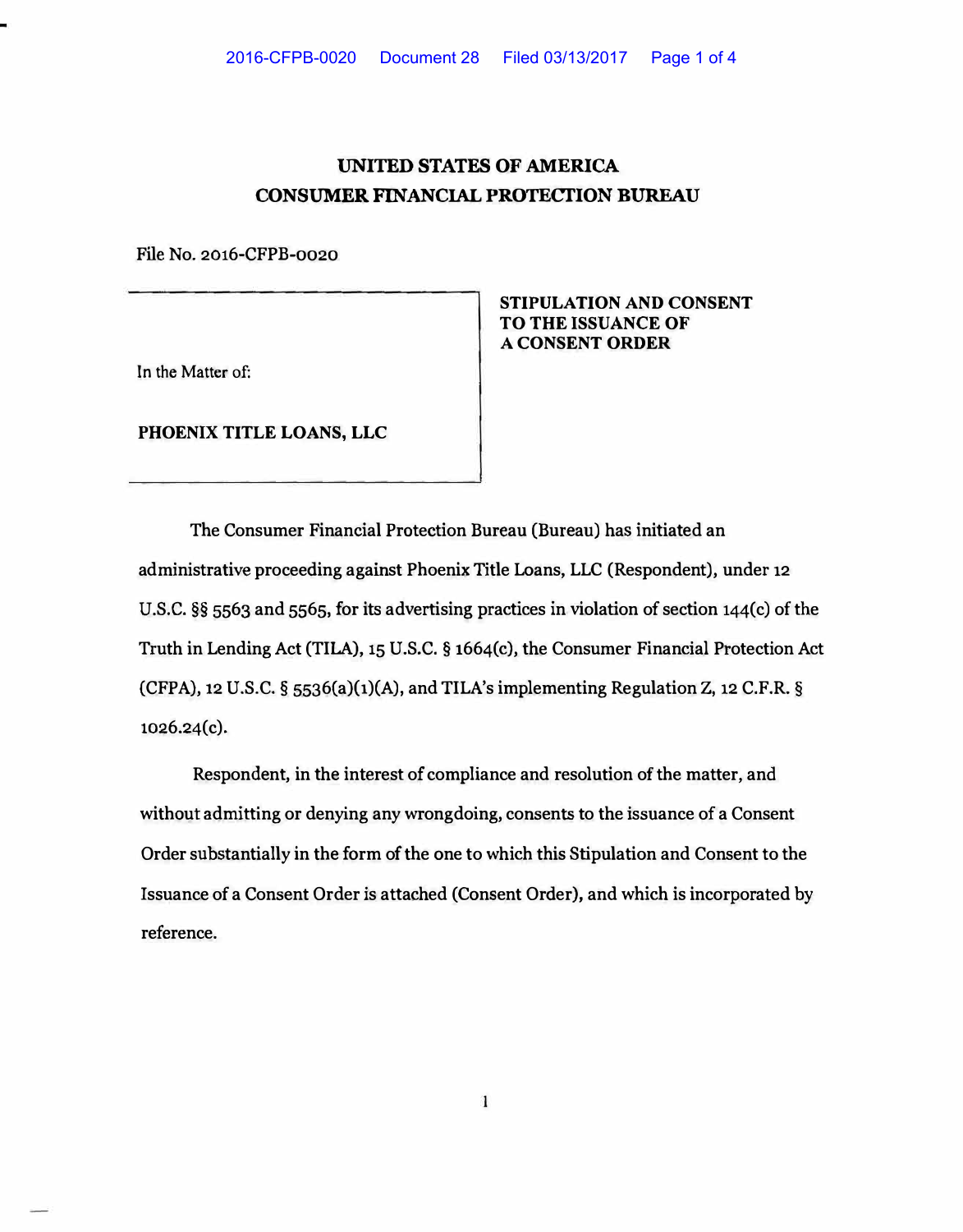In consideration of the above premises, Respondent agrees to the following:

## **Jurisdiction**

1. The Bureau has jurisdiction over this matter under sections 1053 and 1055 of the CFPAand TII..A.12 U.S.C. **§§** 5563, 5565, 15 U.S.C. **§** 1607(a)(6).

## **Consent**

- 2. Respondent agrees to the issuance of the Consent Order, without admitting or denying any of the findings of fact or conclusions of law, except that Respondent admits the facts necessary to establish the Bureau's jurisdiction over Respondent and the subject matter of this action.
- 3. Respondent agrees that the Consent Order will be deemed an "order issued with the consent of the person concerned" under 12 U.S.C. § 5563(b)(4), and agrees that the Consent Order will become a final order, effective upon issuance, and will be fully enforceable by the Bureau under **12** U.S.C. §§ 5563(d)(1) and 5565.
- 4. Respondent voluntarily enters into this Stipulation and Consent to the Issuance of a Consent Order.
- 5. The Consent Order resolves only Respondent's potential liability for law violations that the Bureau asserted or might have asserted based on the practices described in Section IV of the Consent Order, to the extent such practices occurred before the Effective Date and the Bureau knows about them as of the Effective Date. Respondent acknowledges that no promise or representation has been made by the Bureau or any employee, agent, or representative of the Bureau, about any liability outside of this action that may have arisen or may arise from the facts underlying this action or immunity from any such liability.

2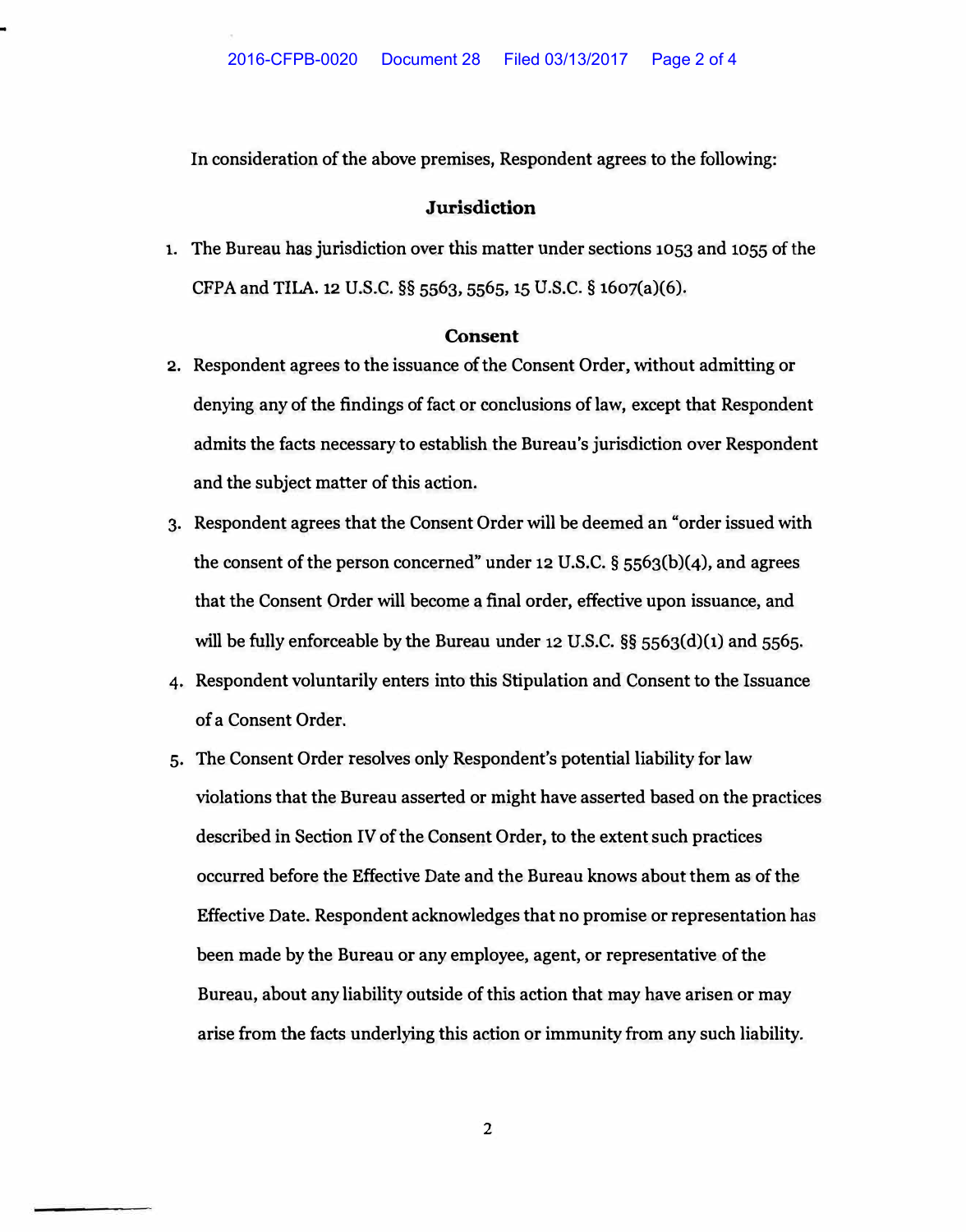- **6. Respondent agrees that the facts described in Section IV of the Consent Order will be taken as true and be given collateral estoppel effect, without further proof, in any proceeding before the Bureau to** enforce **the Consent Order, or in any subsequent civil litigation by the Bureau to enforce the Consent Order or its rights to any payment or monetary judgment under the Consent Order.**
- **7. The terms and provisions of this Stipulation and the Consent Order will be binding upon, and inure to the benefit of, the parties hereto and their successors in interest.**
- **8. Respondent agrees that the Bureau may present the Consent Order to the Bureau Director for signature and entry without further notice.**

## **Waivers**

- 9. **Respondent, by consenting to this Stipulation, waives:**
	- **a. Any right to service of the Consent Order, and agrees that issuance of the Consent Order will constitute notice to Respondent of its terms and conditions;**
	- **b. Any objection to the jurisdiction of the Bureau, including, without limitation, under section** 1053 **of the CFPA, 12 U.S.C. §** 5563;
	- **c. The rights to all hearings under the statutory provisions under which the proceeding is to be or has been instituted; the filing of proposed findings of fact and conclusions of law; proceedings before, and a recommended decision by, a hearing officer; all post-hearing procedures; and any other procedural right available under section** 1053 **of the CFPA,** 12 **U.S.C.** § 5563, **or** 12 **CFR Part** 1081;